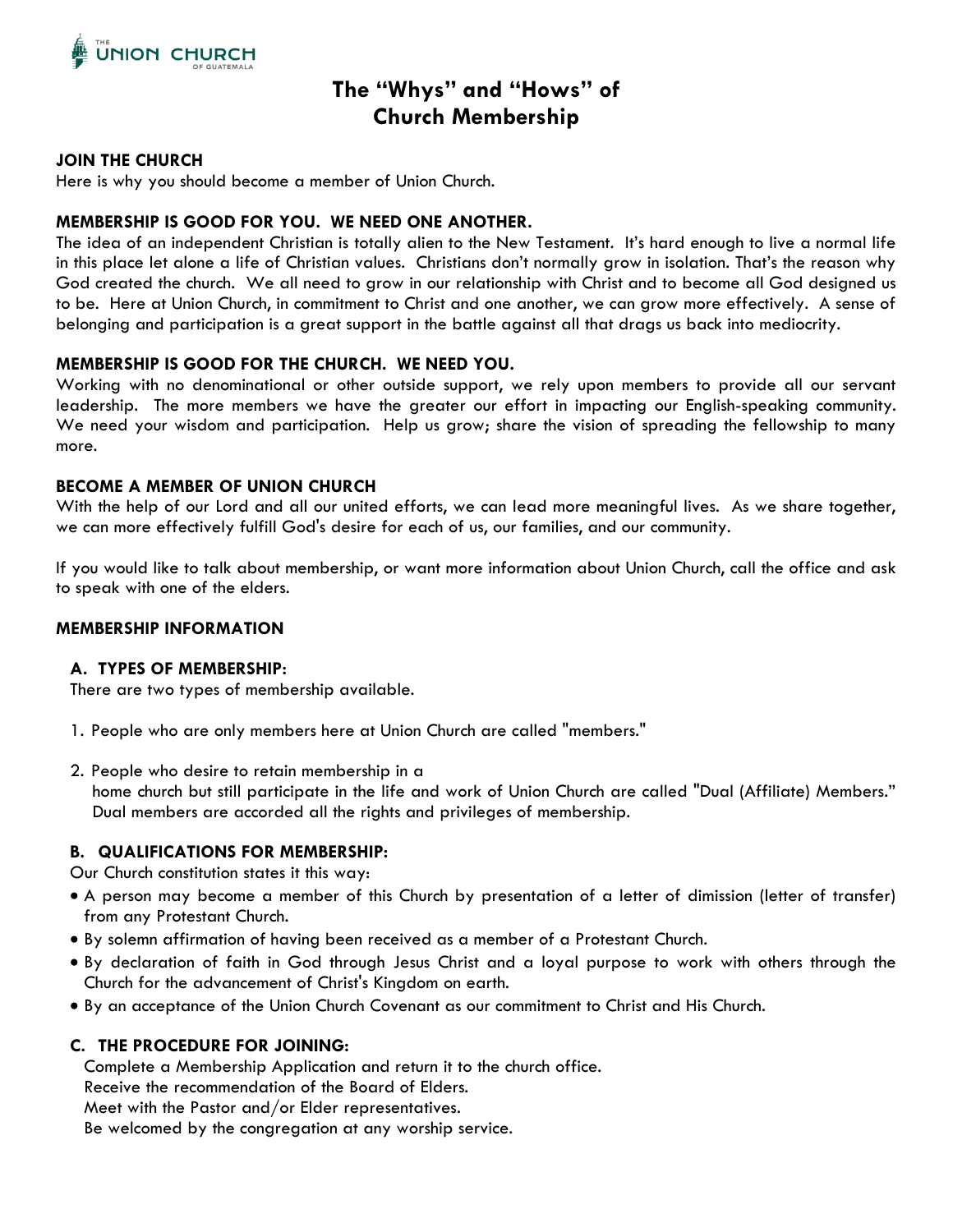

# APPLICATION FOR MEMBERSHIP

 $\_$  , and the set of the set of the set of the set of the set of the set of the set of the set of the set of the set of the set of the set of the set of the set of the set of the set of the set of the set of the set of th Please fill out a **separate** application for **each** person who is seeking membership.

| Name:<br>1.                                                                                                                                                                                                                                                                       |            |        |  |  |
|-----------------------------------------------------------------------------------------------------------------------------------------------------------------------------------------------------------------------------------------------------------------------------------|------------|--------|--|--|
| <b>Address in Guatemala:</b><br>2.                                                                                                                                                                                                                                                |            |        |  |  |
|                                                                                                                                                                                                                                                                                   |            | Phone: |  |  |
| E-mail address:                                                                                                                                                                                                                                                                   |            |        |  |  |
| 3. Former home or permanent address:                                                                                                                                                                                                                                              |            |        |  |  |
|                                                                                                                                                                                                                                                                                   |            |        |  |  |
| Former church:<br>4.                                                                                                                                                                                                                                                              |            |        |  |  |
| Pastor and address:                                                                                                                                                                                                                                                               |            |        |  |  |
|                                                                                                                                                                                                                                                                                   |            |        |  |  |
| 5. How do you wish to be received into the union church membership?                                                                                                                                                                                                               |            |        |  |  |
| Confession of faith<br>(A declaration of faith in God through Jesus Christ.)<br>Letter of transfer<br>(A letter of transfer from any Protestant church)<br>(A solemn affirmation of having been received as a member of a<br><b>Reaffirmation of Faith</b><br>Protestant church.) |            |        |  |  |
| Do you wish to retain membership in your home church? (dual membership)<br>6.                                                                                                                                                                                                     |            |        |  |  |
| Do you wish to be baptized?<br>7.                                                                                                                                                                                                                                                 | Confirmed? | Other? |  |  |
| Date and place of birth<br>8.                                                                                                                                                                                                                                                     |            |        |  |  |
|                                                                                                                                                                                                                                                                                   | mm/dd/yy   |        |  |  |
| 9. Date and place of baptism                                                                                                                                                                                                                                                      |            |        |  |  |
| 10. Briefly describe how you became a Christian.                                                                                                                                                                                                                                  |            |        |  |  |
|                                                                                                                                                                                                                                                                                   |            |        |  |  |
|                                                                                                                                                                                                                                                                                   |            |        |  |  |
|                                                                                                                                                                                                                                                                                   |            |        |  |  |